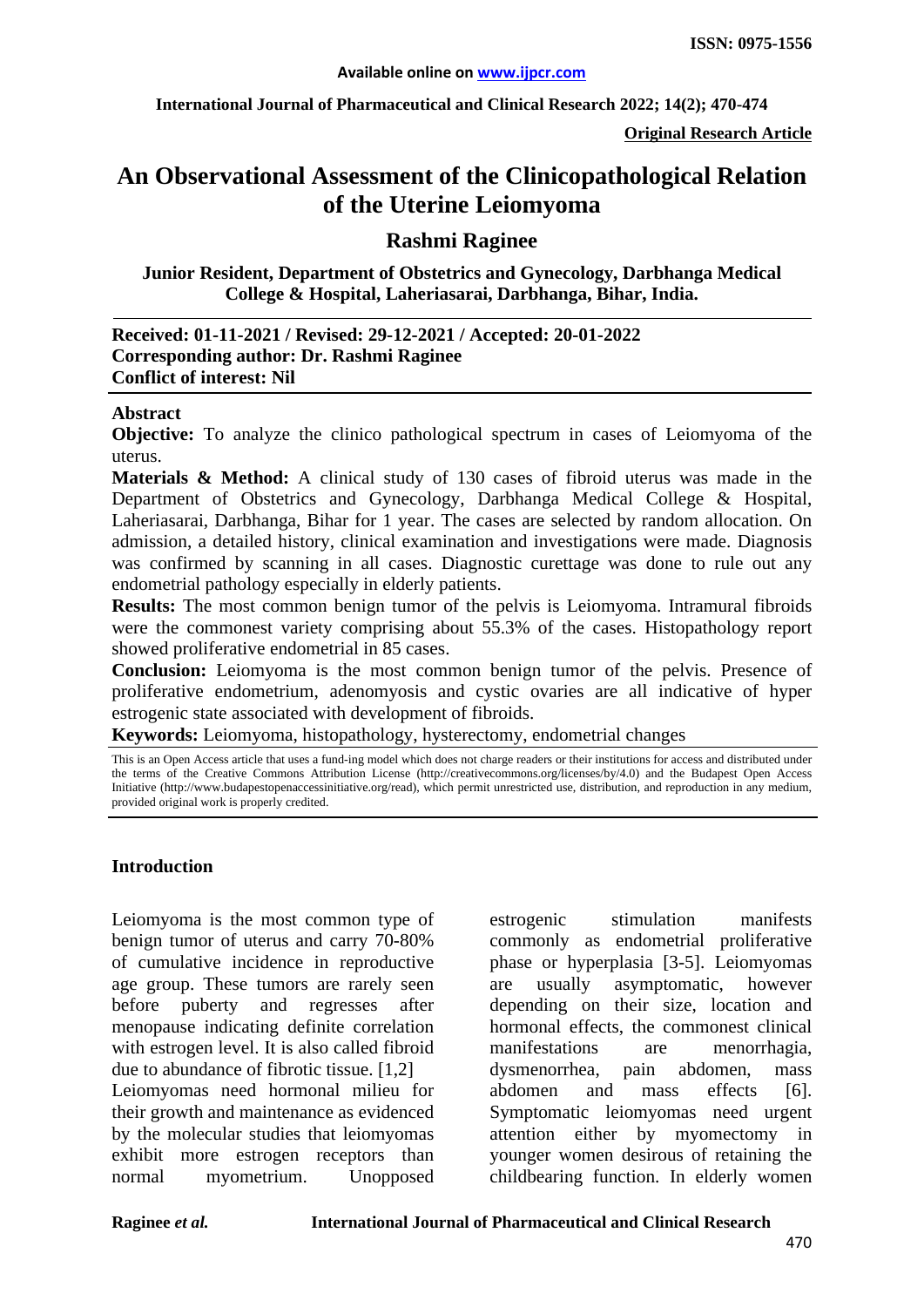hysterectomy still remains the traditional modality of treatment [7,8].

Most cases of leiomyoma are asymptomatic and need no treatment. Among symptomatic cases, menstrual disturbances are the most common symptom and leads to anemia in majority of patients. Other common symptoms are abdominopelvic pain and pressure symptoms. Pressure symptoms are urinary frequency and urgency which may develop due to large size fibroid or sudden increase in size of the fibroid [9,10].

Therefore, this study is an attempt to analyze the clinico pathological spectrum in cases of Leiomyoma of the uterus.

### **Materials & Method**

A clinical study of 130 cases of fibroid uterus was made in the Department of Obstetrics and Gynecology, Darbhanga Medical College & Hospital, Laheriasarai, Darbhanga, Bihar for 1 year . The cases are selected by random allocation. On admission, a detailed history, clinical examination and investigations were made.

In Patients with infertility, semen analysis of husband and tubal testing were made before undertaking conservative surgery.

### **At laparotomy:**

Size of uterus, number and situation of fibroids, condition of tubes and ovaries were noted. In cases posted for myomectomy, tubal patency was tested utilizing methylene blue. The ovaries were conserved in cases of hysterectomies unless associated with pathology and in elderly patients. The removed specimen was cut anteriorly in the midline and near the cornu to inspect the cavity and seedling fibroids. The specimen was sent for histopathological examination of endometrial, myometrium.

Microscopic examination was done:

i. To confirm the lesions.

ii. For degenerative changes.

iii. Associated endometrial pathology.

iv. Associated with adenomyosis and

v. For changes in the ovaries, tubes and cervix.

#### **Results:**

| <b>Different symptoms</b> | No. of cases   | $n\%$ |
|---------------------------|----------------|-------|
| Dysmenorrhea              | 15             | 11.5  |
| Mass in abdomen           | 7              | 5.3   |
| Urinary symptoms          | 13             | 10    |
| Asymptomatic              | 3              | 2.3   |
| Menstrual distribution    | 42             | 32.3  |
| White discharge           | 5              | 3.8   |
| Abdominal pain            | 26             | 20    |
| Vaginal mass              | $\overline{2}$ | 1.5   |
| <b>Bowel disturbances</b> |                | 0.7   |
| Infertility               | 11             | 8.4   |
| Others                    | $\overline{5}$ | 3.8   |
| Total                     | 130            | 100   |

## **Table 1: Different symptoms seen**

Table 1: In around 15 cases the symptom of dysmenorrhea was recorded. In 05 patients the white discharge was seen, it was seen in cases of prolapsed and fibroid polyp. In 26 patients the complaint of pain in abdomen was recorded. In maximum

cases the pain was due to cystic ovaries and in other cases the pain was due to endometriosis, urinary tract infection and cholelithiasis. In 07 patients there was complain of presence of mass.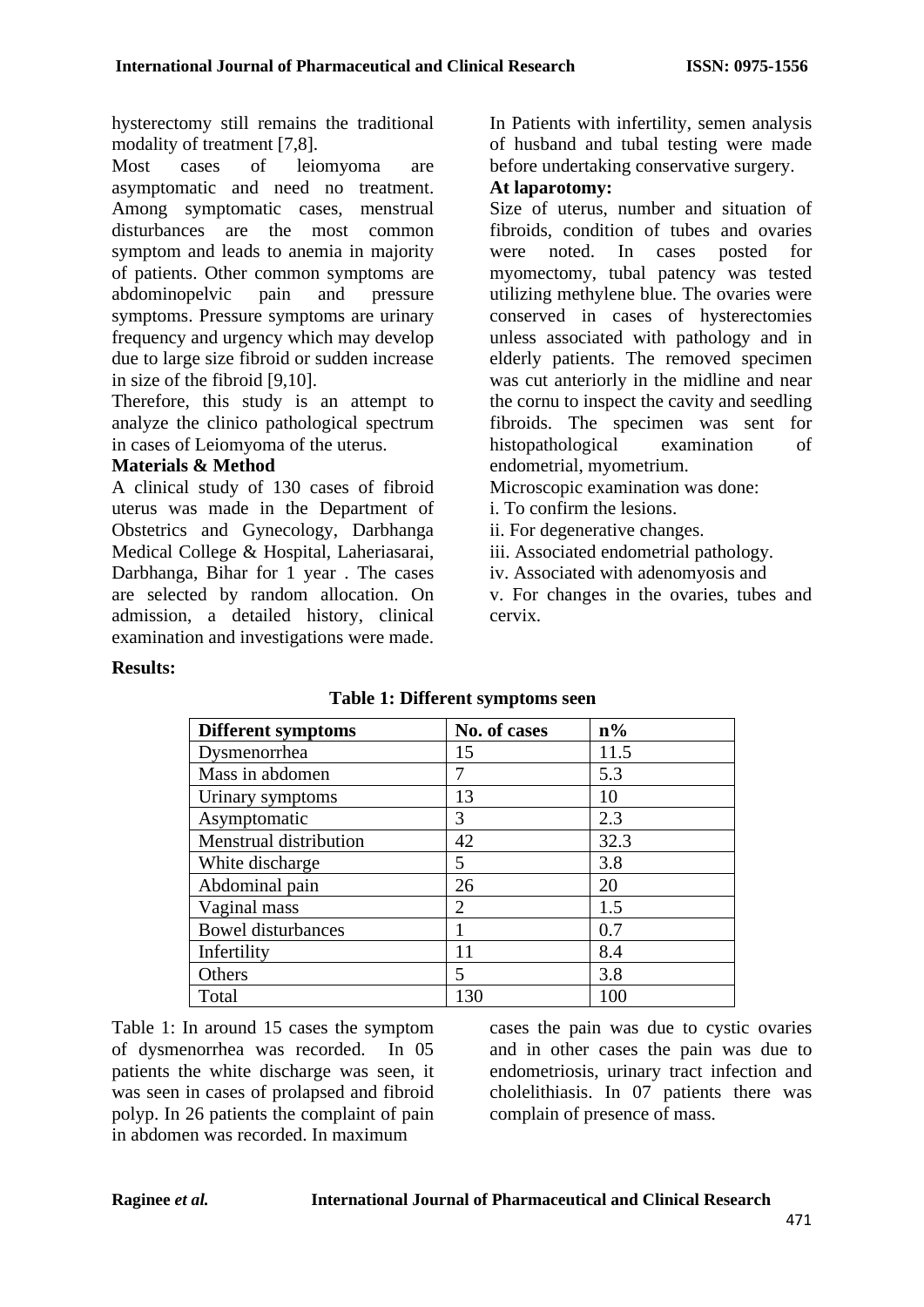| <b>Type of fibroid</b> | No. of cases | $n\%$ |
|------------------------|--------------|-------|
| Intramural             | 72           | 55.3  |
| Broad ligament         |              | 6.1   |
| Multiple               | 23           | 17.6  |
| Subserous              |              | 6.1   |
| Submucous              | 10           | 7.6   |
| Cervical               |              | 69    |

**Table 2: Incidences of various types of Leiomyomas**

Table 2: All the leiomyomata were corporeal, no extra uterine fibroid was encountered. Among all the patients, 6.9% were cervical, intramural fibroid were the

commonest variety comprising about 55.3% of the cases, 7.6% submucous, 6.1% were broad ligament fibroids, 17.6% of the patients had multiple fibroids.

**Table 3: Different histopathological pattern of endometrium**

| <b>Histopathology pattern</b> | No. of cases | $n\%$ |
|-------------------------------|--------------|-------|
| Secretory                     | 19           | 14.6  |
| Glandular hyperplasia         | 2            | 1.5   |
| Simple hyperplasia            | 6            | 4.6   |
| Proliferative                 | 85           | 65.3  |
| Atrophic                      |              | 7.6   |
| Unknown                       |              | 6.1   |

Table 3: Histopathology report showed proliferative endometrial in 85 cases, secretary changes were noted in 19 patients, endometrial hyperplasia was seen in 6 cases, cystic glandular hypertrophy was seen in 2 cases, atrophic endometrial occurred in 10 patients. The results were inconclusive in 8 patients.

## **Discussion:**

Uterine leiomyoma is the most common benign tumor of the female genital tract and originates from the smooth muscle cells of the myometrium [11].

In the present study, heavy menstrual bleeding was the most common chief clinical presentation and this is in concordance with studies done by Ibrar et al [12], Khyade RL et al [13] and Shaheen et al [14].

In the present study proliferative phase accounted for 65.3% were the commonest endometrial changes seen in association with uterine leiomyomas possibly due to

hyper-estrogenic status in accordance with the study by Rosario et al [15], Purandare et al [16], Sanyal et al [17], Chethana M et al [18]. In the present study atrophic endometrium were 7.6% similar to studies by Denligdish et al [19].

Benign conditions like leiomyoma, dysfunction uterine bleeding, adenomyosis, pelvis inflammatory disease, endometriosis, pelvic organ prolapse which account for major hysterectomies and rest for malignancy. Of these benign lesions, leiomyoma followed by adenomyosis are the commonest indication for hysterectomy [20,21].

Though the incidence of cervical fibroid has been coated as very low, 0.6% (Tiltman) [22], the incidence in our study is comparatively high 6.9%.

The histological pattern of endometrium observed was proliferative type in 85 cases, these results are comparable to that quoted by other authors like, Chhabra *et al*. (40%) [23,24]. This indicates the hyper estrogenic states associated with fibroids,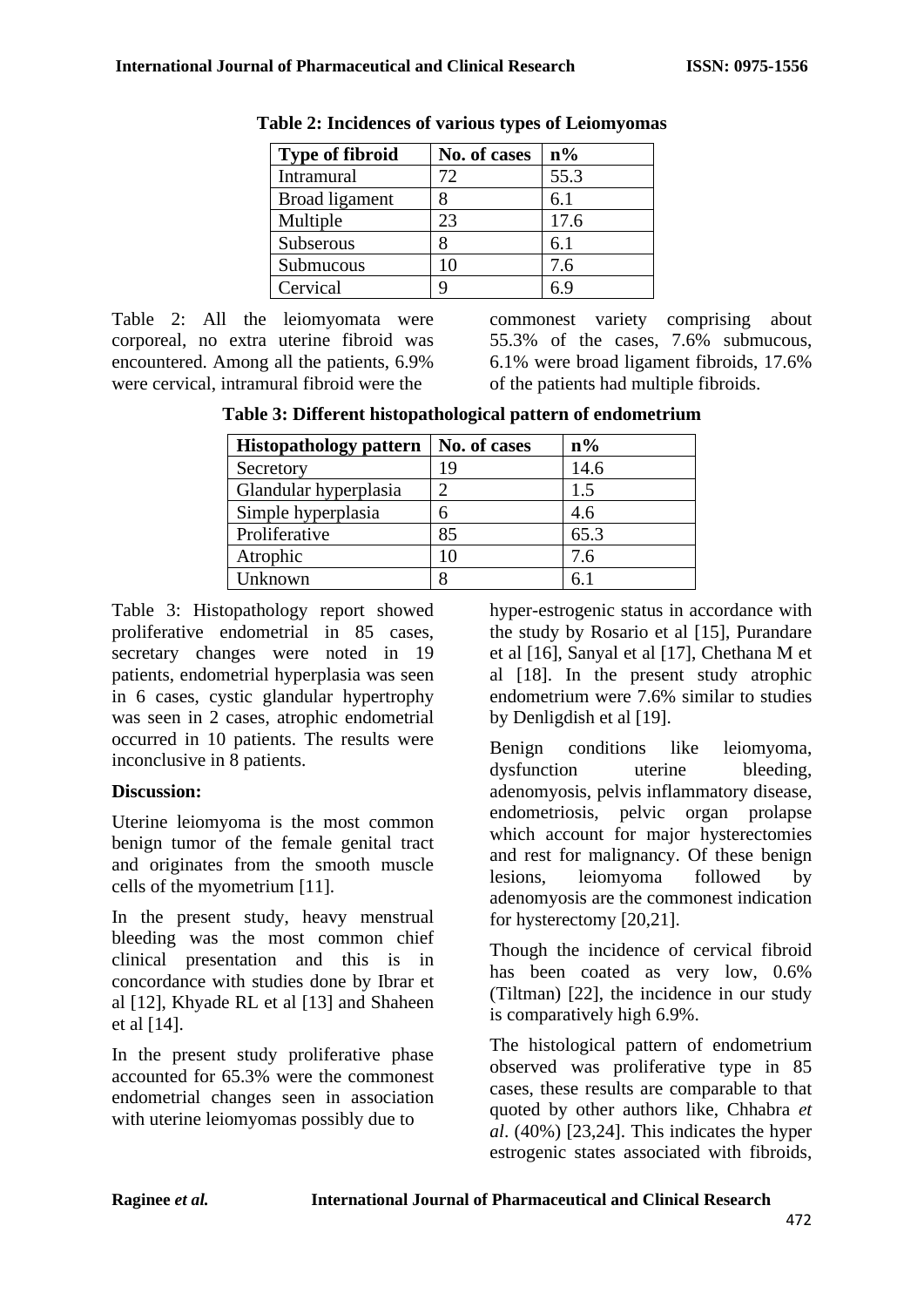endometrial was secretory in 12% of the cases.

## **Conclusion:**

Leiomyoma is the most common benign tumor of the pelvis. The trends in the age incidence have remained the same, the occurrence of fibroid is rare before 20 years of age, and they cease to grow after menopause, thereby commonly affecting women of child bearing age, most common in third decade. The proliferative and hyperplastic endometrium was commonly reported. The presence of proliferative endometrium, adenomyosis, and cystic ovaries all are indicative of hyperestrogenic state associated with the development of fibroids.

## **References:**

- 1. KIstner RW. Gynecology Principles and practices, Chicago yearbook medical publishers Inc. 1964:261.
- 2. Baird DD, Dunson DB, Hill MC, Cousins D, Schedman JM. High cumulative incidence of uterine leiomyomas in black and white women. Ultrasound incidence of uterine leiomyomas in black and white women. Ultrasound evidence. Am J Obstet Gynecol.2003.188(1):100-107.
- 3. Ackerman, Gull B, Karlsson B, Milsom I, Granberg S. Factors associated with endometrial thickness and uterine size in random sample of postmenopausal women. Am J Obstet Gynecol 2001 Aug ; 185(2): 386-91.
- 4. Witherspoon T J. The interrelationship between ovarian follicle cysts, hyperplasia of the endometrium and fibromyomata. Surg Gynecol Obstet 1933; 56: 1026-35.
- 5. Rein MS, Barbieri RL, Friedman AJ. Progesterone: A critical role in pathogenesis of uterine myomas. Am J Obst Gynecol 1995;172(1)14-8.
- 6. Begum S, Khan S. Audit of leiomyoma uterus at Khyber Teaching Hospital,

Peshawar. J Ayub Med Coll 2004;16(2):46–9.

- 7. Frances Jr H. Abdominal myomectomy as a treatment for symptomatic uterine fibroids. Obstetrics and gynecology clinics North-America 1995;22(4):781- 9.
- 8. G. Gupta, D.S. Kotasthane, V.D. Kotasthane: Hysterectomy: A Clinico-Pathological Correlation Of 500 Cases. The Internet Journal of Gynecology and Obstetrics. 2010 Volume 14 Number 1.
- 9. Gupta S, Jose J, Manyonda I. Clinical presentation of fibroids. Best practice & research Clinical obstetrics & gynaecology. 2008;22:615-26.
- 10. Okogbo F, Ezechi O, Loto O, Ezeobi P. Uterine Leiomyomata in South Western Nigeria: a clinical study of presentations and management outcome. African Health Sciences, 2011, 11.
- 11. Akinyemi BO, Adewoye BR, Fakoyata. Uterinefibroid: Areview. Niger J med. 2004;13:318-329.
- 12. Ibrar F, Raiza S, Dawood NS, Jabeen A. Frequency of fibroid uterus in multipara women in a tertiary care centre in Rawalpindi. J Ayub Med Coll Abbottabad. 2010; 22(3):155-7.
- 13. Khyade RL.A study of menstrual disturbances in cases of fibroid uterus.Int J Reprod Contracept, Obstet Gynecol. 2017;6(6):2494-7.
- 14. Shaheen S, Naheed T, Sadaf F, Rahim R. Menorrhagia due to fibroids and its management. JSOGP.2013;3(4):231-5
- 15. Rosario Y P. Uterine Leiomyomas. J of Obstet and Gynecol of India 1968: 101-107.
- 16. Purandare. S, Jhalam L. Pathological picture in hysterectomy done for abnormal uterine bleeding. J obstet & Gynacol of India .1993;43:418-21.
- 17. Sanyal MK, Sanyal S, Bhattacharjee KK, Choudari NNK. Clinicopathological study of endometrium. a review of three